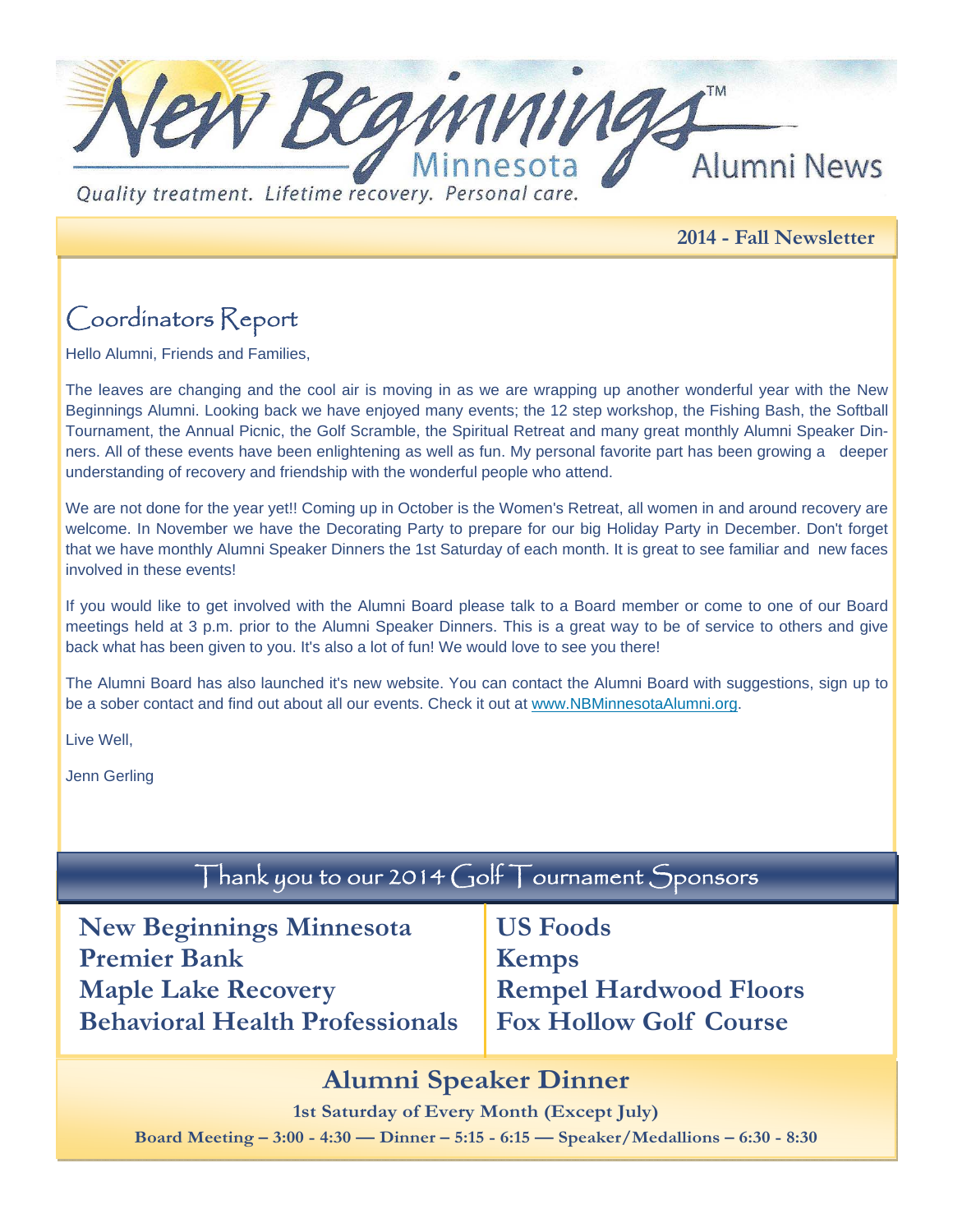### Upcoming Events



**Saturday, October 25th, 2014 Time: 9:00 - 2:00 Place: New Beginnings Hall RSVP: Jenn Gerling - 651.245.4272 jenniferg@nbminnesota.com Lunch Served - Free will offering** 



**Holiday Party Saturday, December 6th In conjunction with the Alumni Speaker Dinner** 

•God, grant me the Serenity to accept the things I cannot change, Courage to change the things I can and Wisdom to know the difference•

**These "Serenity" Plaques Would make a GREAT Christmas gift! 3 Colors! 15 1/2" Wide x 12" Tall**



### **Newsletter Contact Database**

**We will now only be sending the newsletter in paper form to individuals without electronic mail. If you would like to receive the New Beginnings Alumni Association newsletter sent via electronic form,** 

**visit our website www.nbminnesotaalumni.org and fill out the form.**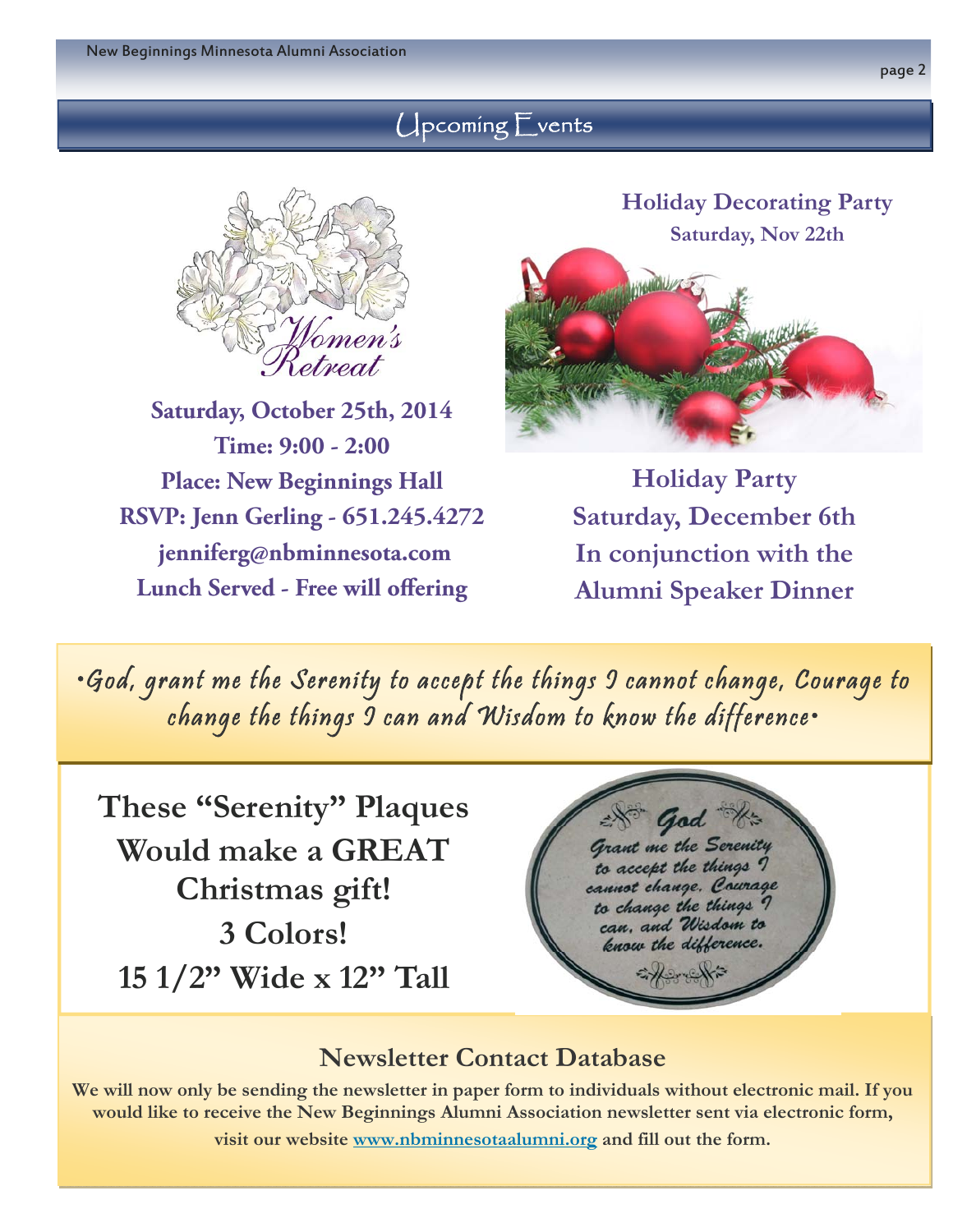## A recent Alumni tells her story: "On Being a Newcomer to Recovery:"

 **I used to be terrified that I was an alcoholic (I was and am). Then once I was in rehab, I was terrified of saying those words out loud at a meeting. I said them. Next I wondered if I should be ashamed and secretive about being an alcoholic. I'm not. And now? Now, on my drive to my meetings, I am grateful and happy to be an alcoholic. I am happy to have lived through despair and to have come out the other side, because without that journey, without the despair, I would not have found the light.** 

What is the light? I remember sitting in group during my first week of rehab thinking "OK, so I'm here and I'll stop **drinking, but I'm NOT doing this spirituality stuff and they can't make me." That's for sure. They couldn't make me. It happened anyway, and I've come to realize that I'm grateful to be an alcoholic because without the addiction, I never would have found a spiritual life.** 

 **How do I explain this transformation from despair to living in peace and serenity? I can't. I only know that there was a point at which I simply gave up, and from that point on, my life changed. The craving for alcohol was simply removed, and now my recovery journey is not about not drinking, but is about steadily moving forward in my spiritual growth. Alcohol was the instrument that brought me to spirituality. (I want to clarify that there are times when the thought of drinking occurs to me and I make a conscious decision not to do it. However, the physical craving for alcohol is gone).** 

 **I am discovering that great spiritual truths come from a variety of philosophies but that they converge in terms of guiding each of us to finding our center, our truth, our oneness with the universe, our higher power. I read AA literature, Buddhist writings and interpreters, positive psychology, mindfulness literature, cognitive behavioral approaches to behavior change and other works related to living a sober and fulfilling life. Over and over, common themes have emerged from these readings that guide me in my daily life.** 

 **One is that a spiritual life exists and that I can have it if I am open to it. When I am most in tune with it, it is as if an outside power is humming through my body. It is strongest when I am with other recovering addicts and we are connected through a web of spirituality.** 

 **Another is that I am alive for a purpose. I don't need to know or understand what that purpose is, I simply need to accept the fact that I exist for a reason.** 

 **A third is not only to enjoy and to act as if every day is my only day on earth, but to live as if each moment is my only moment on earth. When I do this, I am most in touch with my spiritual self. When I move away from this mindful enjoyment of life, then I move back towards despair.** 

 **Finally, recovery is the most fun I have had in decades. Five months into recovery, I wake up each morning glad to be alive. Is my life perfect? Far from it. My husband and I are facing some very serious challenges that will not get better over time. However, as I move forward in recovery, I find that I have the tools to deal with the challenges we all face as part of life and that the fellowship of other recovering alcoholics sustains and supports me. Even on my worst days, I find moments of joy, peace, happiness, contentment and serenity and I have stopped questioning them. They are the gift I receive from being in touch with my spirituality. Leslie M.** 

#### **Our Mission Statement**

**The Alumni Association is a non-profit organization. We function solely to provide sober support for patients and their families who have completed treatment at New Beginnings. We are here in the spirit of fun and fellowship to celebrate our recovery, share it with you, and provide contacts for patients graduating treatment and to provide opportunities for service to all alumni.** 

# Guru's Corner by "Guru Helper"

**As I write this, Gil and his wife Char are in Rochester waging a war against Gil's cancer. They are united by faith and God's love. Typically, this is the Guru's corner. This time it will be about our Guru. New Beginnings Minnesota is a place where many come to find the tools to recover from addiction and find that Gil is a part of their recovery. The Big Book and the 12th Step have taught us to give away what has been so freely given us. Gil is a great example of this Step in action. There are many times someone is in need and Gil will offer them help. Now it's time for all of us, friends, family, alumni, co-workers, acquaintances and newcomers to offer up prayers of healing for Gil. We are on a mission to wage a war, fight the good fight and stay strong in faith. So Gil and Char, we all send our prayers.** 

**With love, Your Recovery Family**